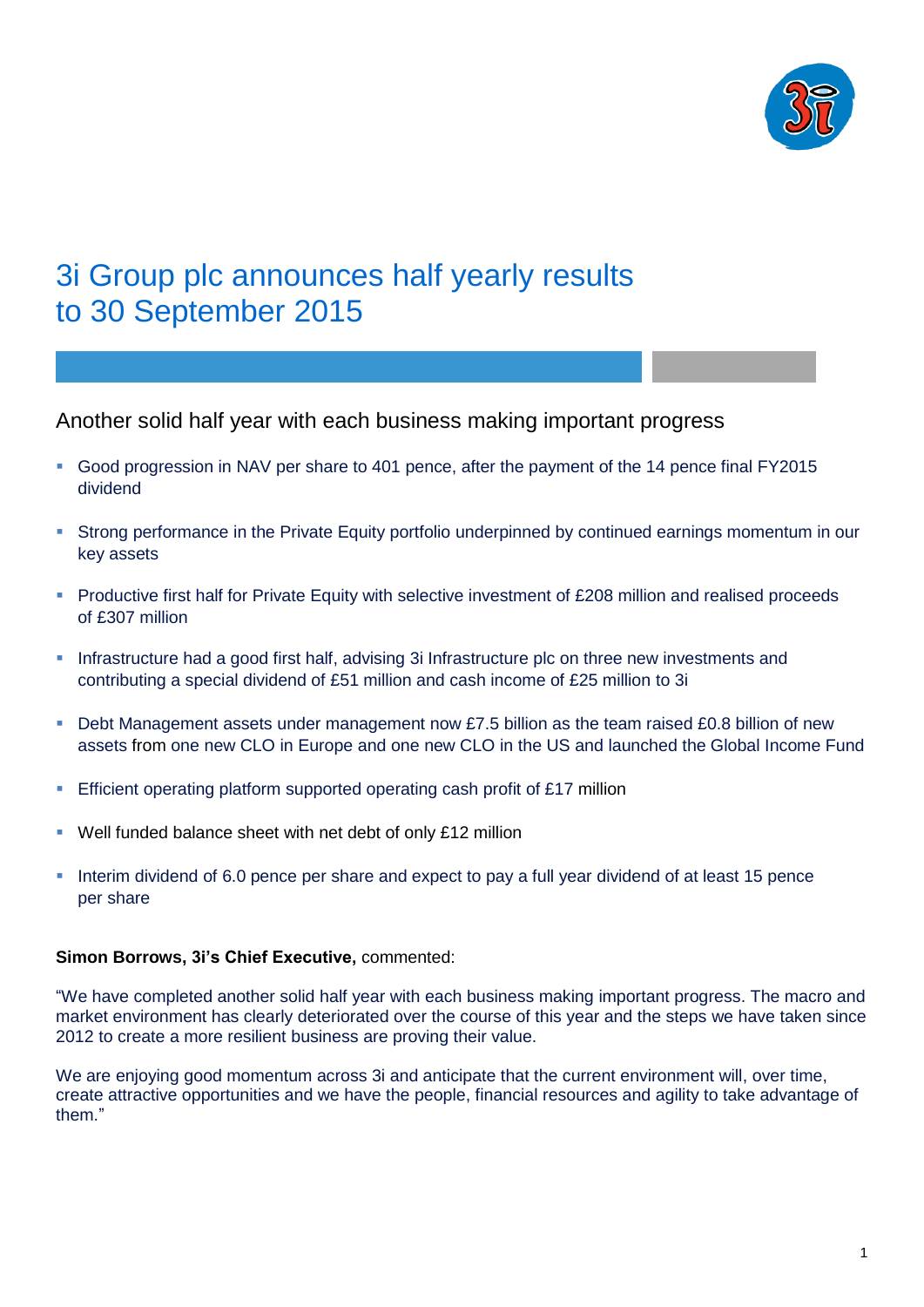# Financial highlights

|                                                         | Six months to/as<br>at 30 September | Six months to/as<br>at 30 September | Year to/as at<br>31 March |
|---------------------------------------------------------|-------------------------------------|-------------------------------------|---------------------------|
|                                                         | 2015                                | 2014                                | 2015                      |
| Group                                                   |                                     |                                     |                           |
| Total return                                            | £168m                               | £234m                               | £659m                     |
| Total return on opening shareholders' funds             | 4.4%                                | 7.1%                                | 19.9%                     |
| Dividend per ordinary share                             | 6.0 <sub>p</sub>                    | 6.0 <sub>p</sub>                    | 20.0p                     |
| Operating expenses                                      | £63m                                | £63m                                | £131m                     |
| As a percentage of assets under management <sup>1</sup> | 0.9%                                | 1.0%                                | 1.0%                      |
| Operating cash profit                                   | £17m                                | £16m                                | £28m                      |
| <b>Proprietary Capital</b>                              |                                     |                                     |                           |
| Realisation proceeds                                    | £359m                               | £324m                               | £841m                     |
| Uplift over opening book value <sup>2</sup>             | £29m/9%                             | £36m/15%                            | £145m/27%                 |
| Money multiple                                          | 1.7x                                | 1.8x                                | 2.0x                      |
| Gross investment return                                 | £272m                               | £297m                               | £805m                     |
| As a percentage of opening 3i portfolio value           | 7.0%                                | 8.3%                                | 22.6%                     |
| Operating profit <sup>3</sup>                           | £204m                               | £262m                               | £721m                     |
| Cash investment                                         | £294m                               | £199m                               | £474m                     |
| 3i portfolio value                                      | £4,037m                             | £3,672m                             | £3,877m                   |
| Gross debt                                              | £819m                               | £831m                               | £815m                     |
| Net (debt)/cash                                         | £(12)m                              | £(161)m                             | £49m                      |
| Gearing                                                 | 0.3%                                | 5%                                  | nil                       |
| Liquidity                                               | £1,157m                             | £1,020m                             | £1,214m                   |
| Net asset value                                         | £3,851m                             | £3,426m                             | £3,806m                   |
| Diluted net asset value per ordinary share              | 401p                                | 358p                                | 396p                      |
| <b>Fund Management</b>                                  |                                     |                                     |                           |
| Total assets under management                           | £13,469m                            | £12,923m                            | £13,474m                  |
| Third-party capital                                     | £10,143m                            | £9,566m                             | £10,140m                  |
| Proportion of third-party capital                       | 75%                                 | 74%                                 | 75%                       |
| Total fee income                                        | £58m                                | £63m                                | £125m                     |
| Third-party fee income                                  | £37m                                | £41m                                | £80m                      |
| Operating profit <sup>3</sup>                           | £10m                                | £13m                                | £26m                      |
| Underlying Fund Management profit <sup>3,4</sup>        | £13m                                | £16m                                | £33m                      |
| Underlying Fund Management margin                       | 22%                                 | 26%                                 | 26%                       |

1 Annualised actual operating expenses, excluding restructuring costs of nil (September 2014: nil, March 2015: £1 million), as a percentage of weighted average assets under management.

2 Uplift over opening book value excludes refinancings. The September 2014 balance has been restated from £35 million to £36 million to exclude refinancings.

3 Operating profit for the Proprietary Capital and Fund Management activities excludes carried interest and performance fees payable/ receivable, which is not allocated between these activities.

4 Excludes Fund Management restructuring costs of nil (September 2014: nil, March 2015: £1 million) and amortisation costs of £3 million (September 2014: £3 million, March 2015: £6 million).

- ends -

## **For further information, please contact:**

| <b>Silvia Santoro</b> , Investor Relations Director | Tel: 020 7975 3258 |
|-----------------------------------------------------|--------------------|
| Kathryn van der Kroft, Communications Director      | Tel: 020 7975 3021 |

**For further information regarding the announcement of 3i's Half-yearly results to 30 September 2015, including a live videocast of the results presentation at 10.00am (registration from 9.00am), please visit**  [www.3i.com](http://www.3i.com/)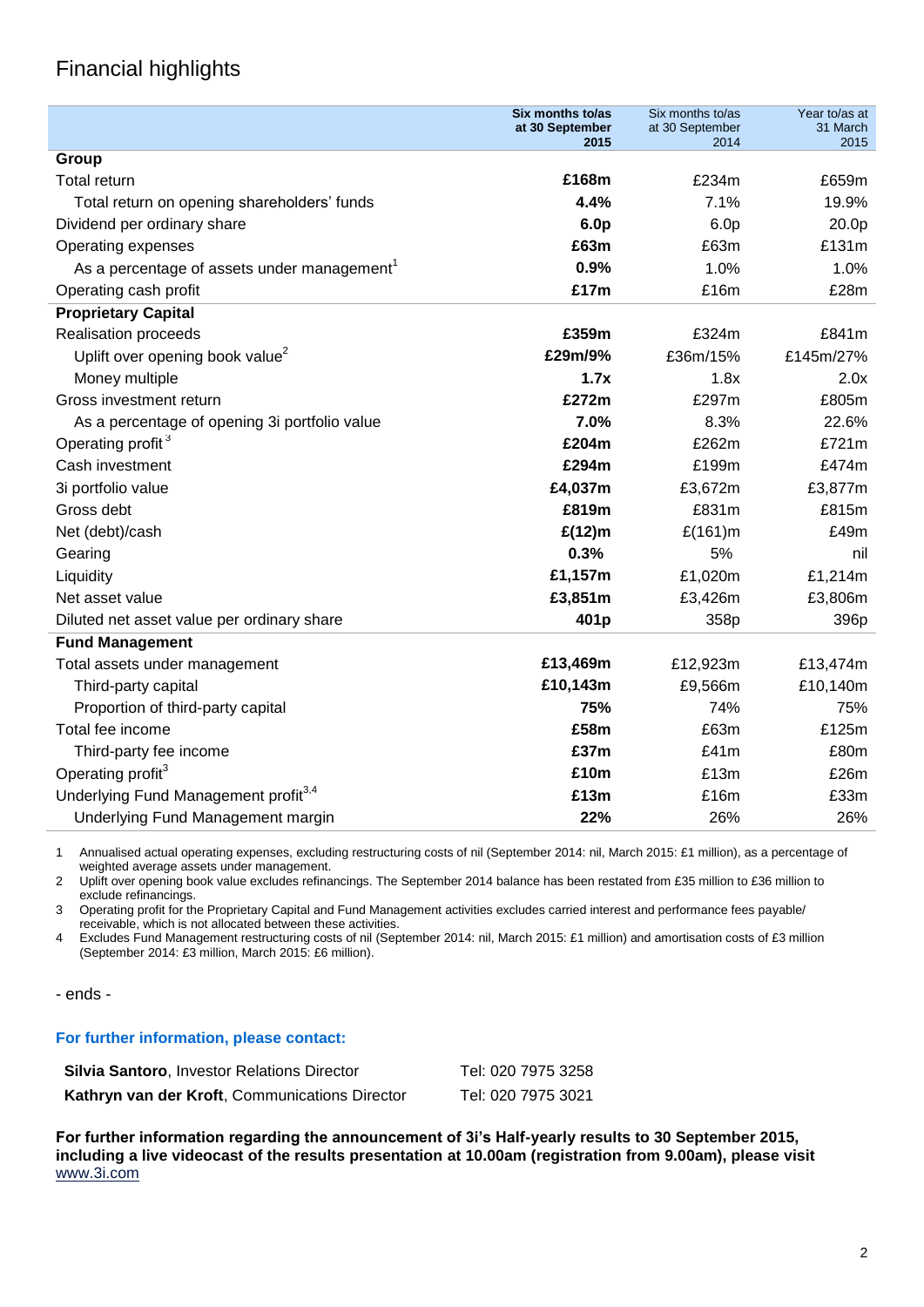# **Notes to editors**

3i is a leading international investment manager focused on mid-market Private Equity, Infrastructure and Debt Management. Our core investment markets are northern Europe and North America. For further information, please visit: [www.3i.com.](http://www.3i.com/)

# **Notes to the announcement of the Half-yearly results**

## **Note 1**

All of the financial data in this announcement is taken from the Investment basis financial statements. This Half-yearly report has been prepared solely to provide information to shareholders. It should not be relied on by any other party or for any other purpose.

The financial information for the year ended 31 March 2015 contained within this announcement does not constitute statutory accounts as defined in Section 434 of the Companies Act 2006. The statutory accounts for the year to 31 March 2015, prepared under IFRS, have been reported on by Ernst and Young LLP and delivered to the Registrar of Companies. The report of the Auditor on these statutory accounts was unqualified and did not contain a statement under section 498(2) or section 498(3) of the Companies Act 2006.

# **Note 2**

A pdf of the 3i Group plc Half-yearly report 2015 will be available on our website [www.3i.com](http://www.3i.com/) and is also attached below.

## **Note 3**

This announcement may contain statements about the future including certain statements about the future outlook for 3i Group plc and its subsidiaries ("3i"). These are not guarantees of future performance and will not be updated. Although we believe our expectations are based on reasonable assumptions, any statements about the future outlook may be influenced by factors that could cause actual outcomes and results to be materially different.

#### **Note 4**

The interim dividend is expected to be paid on 6 January 2016 to holders of ordinary shares on the register on 11 December 2015.

## **Disclaimer**

The Half-yearly report has been prepared solely to provide information to shareholders. It should not be relied on by any other party or for any other purpose.

The Half-yearly report may contain statements about the future, including certain statements about the future outlook for 3i Group plc and its subsidiaries ("3i"). These are not guarantees of future performance and will not be updated. Although we believe our expectations are based on reasonable assumptions, any statements about the future outlook may be influenced by factors that could cause actual outcomes and results to be materially different.

## **Basis**

The numbers and commentary in the Overview and Interim management report reflects the Investment basis rather than IFRS. Detail on the differences and a reconciliation is included in the Reconciliation of the Investment basis to IFRS. The key measures of total return on equity and NAV are the same under both bases.

## **For definitions of our financial terms, used throughout this report, please see our glossary.**

We have enhanced the Half-yearly report to concentrate on those events and transactions that are significant to an understanding of 3i's financial performance in the period since the *Annual report and accounts 2015*. As a result the commentary has been streamlined to remove duplication and a number of Notes on the Financial Statements have been refined or deleted to focus on information that is material to this Half-yearly report.